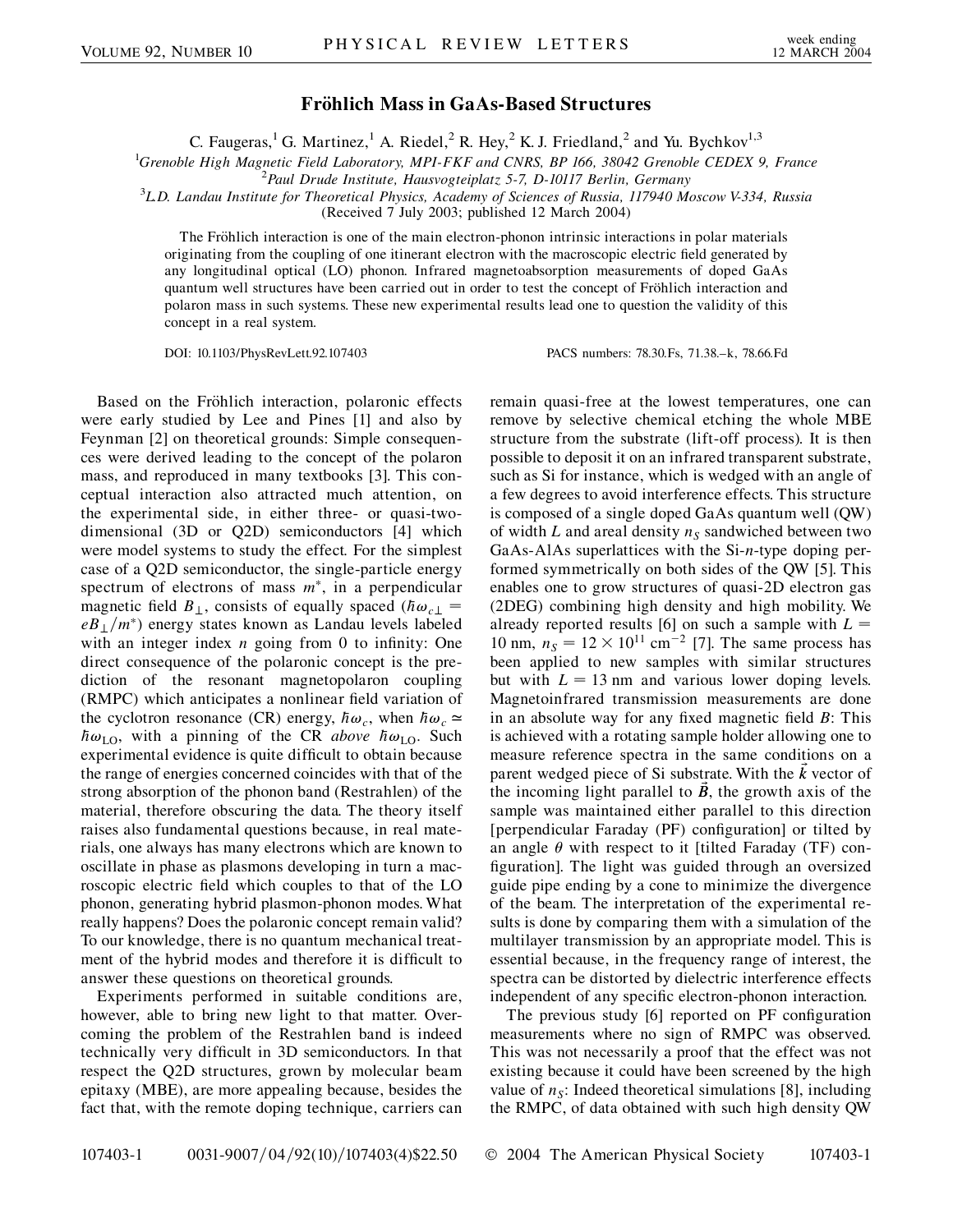were still showing a small interaction. New experiments with a lower  $n<sub>S</sub>$ , for which this simulation provided clear effects, were necessary to check the concept of the RMPC. The doping level of the new lift-off samples ranged between  $n<sub>S</sub> = 7.0 \times 10^{11}$  cm<sup>-2</sup> (sample 1200) and  $n_S = 9.0 \times 10^{11}$  cm<sup>-2</sup> (sample 1211) with respective mobilities of  $\mu_{dc} = 260 \frac{m^2}{V}$ *s* and  $\mu_{dc} = 280 \frac{m^2}{V}$ *s* [7]. All experimental results reported here have been obtained at a fixed temperature of 1.8 K. We will concentrate on the results obtained for  $B_{\perp}$  around 20 T for which the CR span the Restrahlen band of GaAs. For both samples, in that range of fields, the filling factor of the structure  $\nu = n<sub>S</sub>h/(eB)$  remains essentially lower than 2 and, in that case, nonparabolicity (NP) effects can be ignored.

Typical spectra, for sample 1200, are displayed in Fig. 1. The absolute transmission (AT) at  $B = 0$  T and  $\theta = 60^{\circ}$  is shown in Fig. 1(a). The strong absorption features are those related to the TO phonons of GaAs and AlAs, whereas the weak ones are those related to the LO modes which are known to become active in absorption for thin slabs [9] in the TF configuration. They clearly originate from the layers of the superlattices surrounding the doped QW. They are slab modes and give a lower bound of the energy of LO modes in the whole structure. In Fig. 1(b), the absolute transmission of the sample in a TF configuration is displayed for  $\theta = 20^{\circ}$  and  $B_{\perp}$  = 20.7 T. In practice with the available magnetic fields, we are led to work with angles where the LO



FIG. 1 (color). Experimental transmission spectra (empty dots) of sample 1200. (a) Absolute transmission for  $B = 0$  T and  $\theta = 60^{\circ}$ . (b),(c) Absolute transmission and relative transmission, respectively, for  $B_{\perp} = 20.7$  T and  $\theta = 20^{\circ}$ . The continuous red curves are the fit of data with the model described in the text.

phonons are less visible but they are still clearly present as indicated by the vertical dashed lines. Two CR transitions, labeled CR1 and CR2 (vertical dotted lines), are now present, the CR2 feature being, for that field, at a *lower* energy than  $\hbar \omega_{LO}$  (GaAs). In Fig. 1(c), we show the relative transmission (RT) obtained by dividing the AT spectrum of Fig. 1(b) by the AT spectrum at  $B = 0$  T for the same angle. The RT spectra are a combination of four experimental ones and therefore the noise is more important. However, the only remaining features are those related to the contribution of the 2DEG. The energies of the CR1 and CR2 structures for each sample, traced as a function of  $B_{\perp}$ , are displayed in Fig. 2 for different angles. Whereas in the PF configuration (empty black squares) no sign of interaction is observed, in the TF configuration a pronounced anticrossing of the CR1 and CR2 components occurs, which increases with  $\theta$ , one of the components remaining pinned at an energy of  $35.6 \pm$ 0.05 meV for the sample 1200 and  $35.5 \pm 0.05$  meV for the sample 1211, both energies being lower than  $\hbar \omega_{\text{LO}}$ 



FIG. 2 (color). Observed cyclotron energies for sample 1200 (a) and sample 1211 (b) for different tilt angles. The crosses and black down triangles are the measured LO and TO energies, respectively, and the empty squares the cyclotron energies in the PF configuration. Other points are the observed CR energies in the TF configuration: (a) full dots,  $\theta = 14^\circ$ ; empty dots,  $\theta =$ 20°; stars,  $\theta = 25^\circ$ ; (b) full dots,  $\theta = 15^\circ$ ; empty dots,  $\theta =$ 26.5 $\degree$ . Results in (b) for  $B_{\perp}$  lower than 18 T correspond to filling factors *>*2 when nonparabolicity effects are apparent.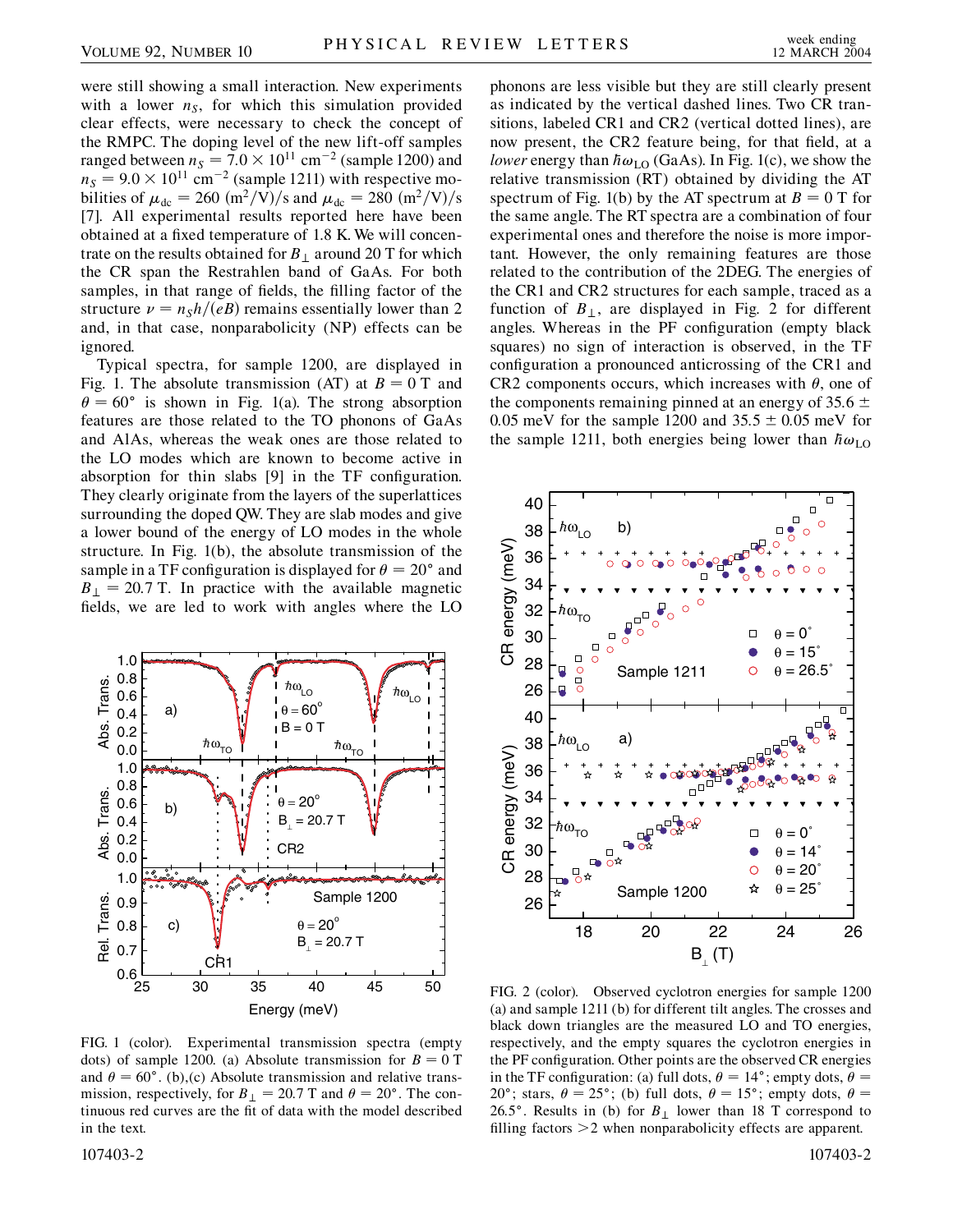(GaAs). Other samples with different densities of electrons ( $n_S = 5.8 \times 10^{11}$  cm<sup>-2</sup> and  $n_S = 8.8 \times 10^{11}$  cm<sup>-2</sup> and the same *L* of 13 nm or with a smaller *L* of 10 nm and  $n<sub>S</sub> = 12 \times 10^{11}$  cm<sup>-2</sup>) have also been investigated and demonstrate exactly the same qualitative features.

To interpret these results, one has to calculate the transmission of the whole structure. This requires a full derivation of the multilayer structure transmission in the TF configuration, a rather complicated problem which we have succeeded to solve in some specific cases and which will be detailed in a further publication [10]. We just here outline the principles. We used a standard approach which consists of evaluating for each layer *N*, with a dielectric tensor  $\mathcal{E}_N(\omega)$ , the transfer matrix  $M_N$  after finding the appropriate modes of propagation of light  $\vec{k}'_N$  inside the layer, by solving the Maxwell equations. Taking the *z* axis perpendicular to the layer, and defining the *y*-*z* plane as the plane of incidence which also contains  $\vec{B}$ , the angle  $\theta$ is defined as the angle  $(\vec{z}, \vec{B})$ . There are four modes  $k_{z,N}^i$  for each layer. The  $4 \times 4$  transfer matrix is built by writing the conservation of the tangential components of the electric and magnetic fields of the light at each interface of the layer. If  $\mathcal{E}_N(\omega)$  is diagonal, as in layers which do not contain free electrons (or at  $B = 0$  T), the transfer matrix decomposes into two blocks of  $2 \times 2$  matrices related to the TE and TM modes, respectively. This result is well known and has been used [11] to measure the LO phonon frequencies of semiconductors in a way similar to the results reproduced in Fig. 1(a). For the doped QW, in the TF configuration, all elements of  $\overline{\epsilon}_{\text{QW}}(\omega)$  and therefore of the transfer matrix are nonzero and the TE and TM modes are mixed. The resulting total transfer matrix has the same properties, and a special treatment [10] needs to be developed to extract the transmission of the structure. This can be done as soon as the dielectric tensor of the QW in the TF configuration has been defined.

In the PF configuration, for any finite value of *B*, the *z* part of the 2DEG wave function is decoupled from the *x*-*y* part. When  $\theta \neq 0$ , this decoupling is no longer valid and, as we shall see below, is indeed responsible for the observed anticrossing. One has then to reproduce the mixing of the *z* and the *x*-*y* parts of the 2DEG wave function with the best accuracy. For the square QW which is under study, this mixing can be evaluated only in perturbation theory [12]. On the other hand, if we assume the *z*-confining potential to be parabolic, with a characteristic energy  $\hbar \Omega$  separating the electric subbands, the coupling can be evaluated analytically at all orders. Of course, the strength of the coupling is modified, the dipole oscillator strengths along the *z* axis being different between a square QWand a parabolic one. It is this model, based on the Drude formalism, that we have used to evaluate, neglecting retardation effects, all components of  $\overline{\epsilon}_{\text{QW}}(\omega)$  and then simulate the transmission. Before discussing these simulations it is instructive to look at the structure of two characteristic components of  $\vec{\epsilon}_{QW}(\omega)$ . The real parts of  $\varepsilon_{xx}$  and  $\varepsilon_{zz}$  are expressed, ignoring 107403-3 107403-3

damping effects, as [10]

$$
\varepsilon_{xx} = \varepsilon_L - \frac{\omega_p^2(\omega^2 - \Omega^2)}{(\omega^2 - \omega_1^2)(\omega^2 - \omega_2^2)},
$$
 (1)

$$
\varepsilon_{zz} = \varepsilon_L - \frac{\omega_p^2(\omega^2 - \omega_{c\perp}^2)}{(\omega^2 - \omega_1^2)(\omega^2 - \omega_2^2)},
$$
 (2)

where  $\varepsilon_L$  is the contribution of the lattice,  $\omega_p^2 =$  $4\pi e^2 n_S/(Lm^*)$  the square of the plasma frequency, and  $\omega_1^2$  and  $\omega_2^2$  are the solutions of the equation:

$$
\omega^4 - (\Omega^2 + \omega_c^2)\omega^2 + \omega_{c\perp}^2\Omega^2 = 0,\tag{3}
$$

with  $\omega_c = eB/(\hbar m^*)$ . When  $\Omega \gg \omega_{c\perp}, \omega_1 \rightarrow \omega_{c\perp}$  and  $\omega_2 \rightarrow \Omega$ . In the present case, however, the exact values for the poles are introduced in the calculation. This explains why, in Fig. 2, far from the anticrossing region the energies of the CR lines do not coincide with the values obtained in the PF configuration.

Different fitting steps have to be performed. We first have to fit  $\varepsilon_L$  with standard values as already done [6] and shown in Fig. 1(a) (red continuous lines). In fact, in the region of  $\hbar \omega_{\text{TO}}$  (GaAs), interference effects between phonon and CR absorptions become important, and this is the reason why we prefer to interpret the relative transmission spectra [Figs. 1(c) and 3] for which these spurious effects are minimized. They are, however, not eliminated and, for this reason, we ignore in the fitting process a region of  $\pm 0.5$  meV around  $\hbar \omega_{\text{TO}}$  (GaAs), sketched as the hatched region in Fig. 3. In this figure, experimental data (empty dots) and their simulations (red continuous curves) for sample 1200 are displayed for  $\theta = 25^{\circ}$ . There are different fitting parameters to adjust:  $n_S$ ,  $m^*$ ,  $\tau_{CR}$ ,  $\Omega$ , and  $\theta$ ,  $\tau_{CR}$  being the scattering time entering the Drude model. In the PF configuration,  $n<sub>S</sub>$  is fitted at lower fields with the model extended for NP effects [10] together with  $m^*$  and  $\tau_{CR}$ . Outside the energy region around  $\hbar \omega_{TO}$ (GaAs) where there are signs of some interaction (at least for the sample 1200) which are not discussed here, the values of  $m^*$  fitted correspond quite well to the expected variation induced by NP effects [13], whereas the mobility  $\mu_{CR} = e\tau_{CR}/m^*$  ranges around 150 (m<sup>2</sup>/V)/s revealing the good quality of the samples. The angle  $\theta$  has also to be fitted because, for technical reasons, the Si substrate being wedged,  $\theta$  can differ by a few degrees from the mechanical angle. It is fitted by setting the  $m^*$  value constant for a given value of  $B_{\perp}$ . This is not completely independent of the value of  $\Omega$  but the loop easily converges. The values of  $B_{\perp}$  indicated in the figures are calculated values of  $B \times \cos(\theta)$ . Finally,  $\Omega$  is fitted in such a way the splitting of the CR1-CR2 lines can be best reproduced. We impose also, in the fitting process, the value of  $\Omega$  to be constant for all angles and QW having the same width *L*. As an example, the results, shown in Fig. 3 for sample 1200, are obtained for a value of  $\Omega =$ 63 meV (with an uncertainty of  $\pm$ 3 meV). These results clearly demonstrate the anticrossing features observed